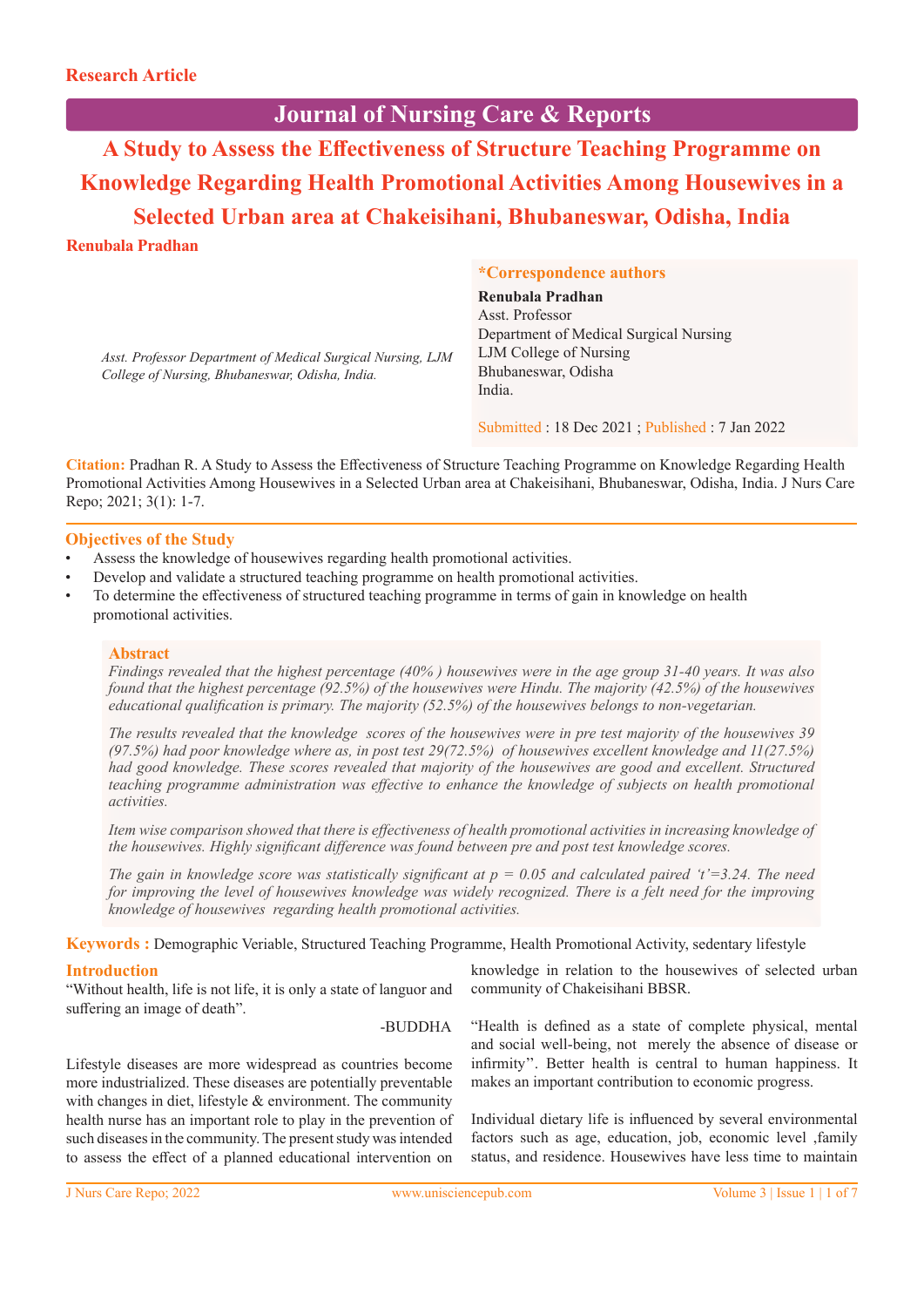their health due to typical homemaking duties, which include maintenance of familiar dietary life and child care. Working housewives uses instant and processed foods for reasons of convenience, which has high-calorie and lead to safety problems if consumed regularly. Consequently, this unbalance diets and sedentary lifestyle becomes the main source for obesity. Changes in dietary intake and less physical activity of housewives leads to the social problem of obesity. Obese individuals tend to consume diets that have higher energy and fat contents than normal individuals.

Additionally, it has been reported that 10% increase in body weight can result changes in plasma cholesterol and triacylglycerol levels. This is especially true for women over 40 years of age after menopause, who undergo decreases in female hormones and increases out abdominal fat. Women 40 and 50 years of age tend to suffer from lifestyle diseases, including hypertension and diabetes, and often have endocrinal diseases and health problems after menopause .

In previous studies ,it was reported that women 30 and 40 years of age tend to consume much more fruit, bakery goods, noodles, and beverages as snacks as well as favour processed food, resulting in obesity.

The world health organisation (WHO) constitution enshrines the highest attainable standard of health as a fundamental right of every human being. Health as defined by WHO is a state of complete physical, mental and social well-being and not merely the absence of disease or infirmity. The right to health means that states must generate conditions in which everyone can be as healthy as possible. Venerable and marginalizes groups in societies tend to bear an undue proportion of health problems (WHO, 2015).

Women are usually a vulnerable population in many cultures; they become more vulnerable when they have to move from their homes for reasons such as conflict in their original homes to settle in a foreign country ( Burgan D,2005).Immigrant women being part of the vulnerable group, are socially excluded, and are vulnerable to health problem, due to language barriers ,cultural conflicts ,limited education, interpersonal isolation and lack of support system. To ensure health for all citizens, the preconditions and needs for specific groups should therefore be explored and taken into

Consideration so that targeted and holistic initiatives can be applied (Lene,2012).

#### **Hypothesis**

H1 : There will be a significant difference in the knowledge score between pretest and post test among the housewives.

# **Methodology**

A pre experimental research design with pre & post test was undertaken on 40 housewives in the urban locality of Chakesiani, Bhubaneswar, Odisha selected by Purposive sampling technique

The Tool was eveloped in two section. Section A includes the demographic variable and Section B includes close ened questionair related to health promotional activities.

Permission was obtained from the Local leader (*Corporator*) chakesiani, bhubaneswar to conduct the study, Also informed consent was taken from the individual housewives. Pretest was conducted by using close ended questionnaire. Intervention was done through a Structure Teaching Programme(STP) on Health Promotional Activities.

Post test was conducted after seven days. The data collected were analysed by using descriptive and inferential statistics.

# **Results**

| <b>Variables</b>                 | Frequency      | $\frac{0}{0}$ |
|----------------------------------|----------------|---------------|
| Age in years                     |                |               |
| 20-30 Yrs                        | 15             | 37.5          |
| $31-40$ Yrs                      | 16             | 40            |
| $41-50$ Yrs                      | 9              | 22.5          |
| $>51$ Yrs                        | $\theta$       | $\theta$      |
| <b>Religion</b>                  |                |               |
| Hindu                            | 37             | 92.50%        |
| Muslim                           | $\overline{2}$ | $5\%$         |
| Christian                        | 1              | 2.50%         |
| Other                            | $\theta$       | $\theta$      |
| <b>Educational Qualification</b> |                |               |
| Graduation                       | 12             | 30%           |
| Primary                          | 17             | 42.50%        |
| Secondary                        | 11             | 27.50%        |
| Illiterate                       |                |               |
| <b>Dietary Habit</b>             |                |               |
| Vegetarian                       | 19             | 47.50%        |
| Non vegetarian                   | 21             | 52.50%        |

**Table 1:** Frequency and percentage distribution of data on demographic variable of housewives.

| Level of  | PRE TEST |               | POST TEST |               |
|-----------|----------|---------------|-----------|---------------|
| knowledge | Number   | $\frac{0}{0}$ | Number    | $\frac{0}{0}$ |
| Poor      | 39       | 97.50%        | $\Omega$  |               |
| Good      |          | 2.50%         |           | 27.50%        |
| Excellent | 0        |               | 29        | 72.50%        |
| Total     | 40       | 100%          | 40        | 100%          |

**Table 2:** Frequency and percentage wise distribution of housewives on level of knowledge of pre test and post test knowledge regarding health promotional activities.

The knowledge level of the housewives was found out by using 3 point rating scale. Categorization of the housewives was done according to the scale. The scale interpretation is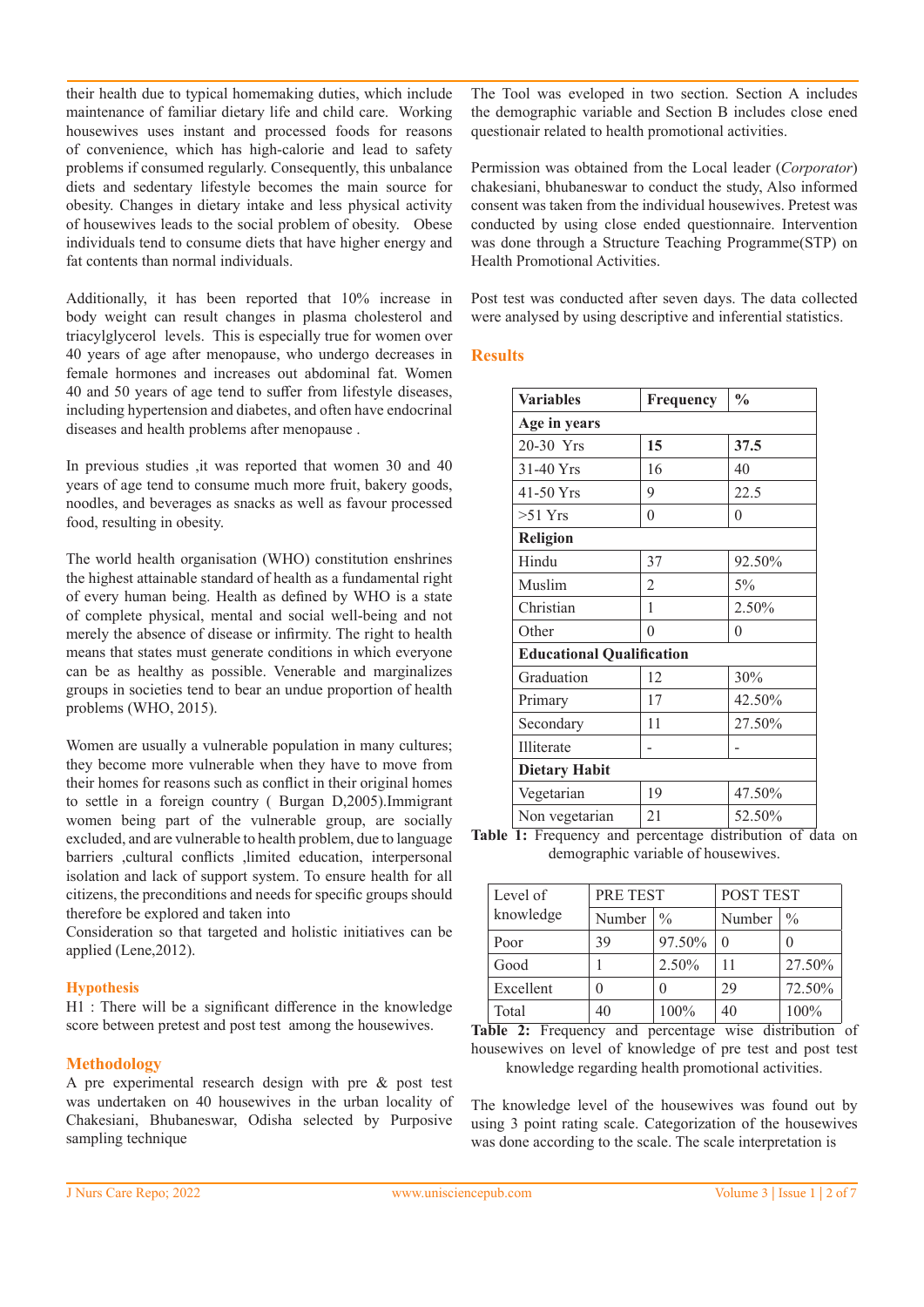- 0-10 shows poor knowledge
- 11-20 shows good knowledge
- 21-30 shows excellent knowledge

According to Table 2 and figure the pre-test score shows that 39 (97.5%) of housewives have poor knowledge, 1 (2.5%) of housewives have good knowledge and none of them have excellent knowledge.

The post test score shows that no housewives have poor knowledge, 11 (27.5%) of housewives have good knowledge and 29 (72.5%) of housewives have excellent knowledge regarding health promotional activities.

| Sl. No | AREA                                       | PRE TEST    |        | <b>POST TEST</b> |             |       | <b>DIFFERENCE</b> |           |
|--------|--------------------------------------------|-------------|--------|------------------|-------------|-------|-------------------|-----------|
|        |                                            | <b>MEAN</b> | S.D    | $MEAN\%$         | <b>MEAN</b> | S.D   | MEAN%             | IN MEAN % |
|        | Definition                                 | 0.725       | 0.4991 | $1.81\%$         | 2.175       | 3.33  | 5.44%             | $3.62\%$  |
| 2      | Health promotional $\vert$ 6.3<br>activity |             | 9.695  | 15.75%           | 21.15       | 31.91 | 52.87%            | 37.12%    |
|        | Over all                                   | 7.025       | 10.77  | $17.56\%$        | 23.32       | 33.52 | 58.31%            | 40.75%    |

Table 3: Area wise distribution of mean, standard deviation, mean Percentage of pre test and post test knowledge scores of housewives Selected health promotional activity

As per table 3. Area wise comparison of mean, S.D and mean% of pre and post-test knowledge score of House wife regarding selected health promotional activities reveals that the highest pre-test mean score is  $6.3\pm9.69$  which is 15.75% for the area of health promotional activity. The lowest pre- test mean score is 0.72±0.49 which is 1.81% for the area "Definition of health promotional activity"

The highest post-test mean score is 21.15±31.91 which is 52.87%for the area "Health promotional activity" the lowest post test mean score is 2.17±3.33 which is 5.43% for the area "Definition of health promotional activity".

The overall pre-test mean score is 7.02±10.77 which is 17.56 and post-test mean score is 23.32±33.52 which is 58.31%.The difference in mean% is 40.75% revealing the effectiveness of Structured teaching programme regarding health promotional activity.

| SI. No | <b>ITEM</b>                                                                              | PRE TEST  |          | <b>POST TEST</b> |        | <b>EFFECTIVENESS</b> |
|--------|------------------------------------------------------------------------------------------|-----------|----------|------------------|--------|----------------------|
|        |                                                                                          | FREQUENCY | $MEAN\%$ | FREQUENCY        | MEAN%  |                      |
|        | Health promotional activity is $ 11 $<br>increased control and improves the<br>health.   |           | 27.50%   | 29               | 72.50% | 45%                  |
|        | Lack of exercise is characteristics   10<br>of life expectancy mortality among<br>women. |           | 25%      | 28               | 70%    | 45%                  |
|        | In a year, pre mature death occurs $8$<br>among women is 48%.                            |           | 20%      | 30               | 75%    | 55%                  |

**Table 4:** Item wise comparison of pre-test and post-test knowledge scores for correct response on definition about health promotional activity.

Table 4. shows item wise comparison between pre and post test knowledge score for correct response on definition about health promotional activity. it shows that the highest post test mean percentage (75%) of the house wives responded correctly for the item. In a year, pre mature death occurs among women is 48% with effectiveness of 55%. The lowest post test mean % (70%) of the house wives responded correctly for the item "Lack of exercise is a character tic of live expectancy mortality among women" With effectiveness of 45%. However the highest effectiveness is 55% is for the item "In a year, pre mature death occurs among women is 48%".

Thus it reveals that structure teaching programme is effective for all items related to definition of health promotional activity.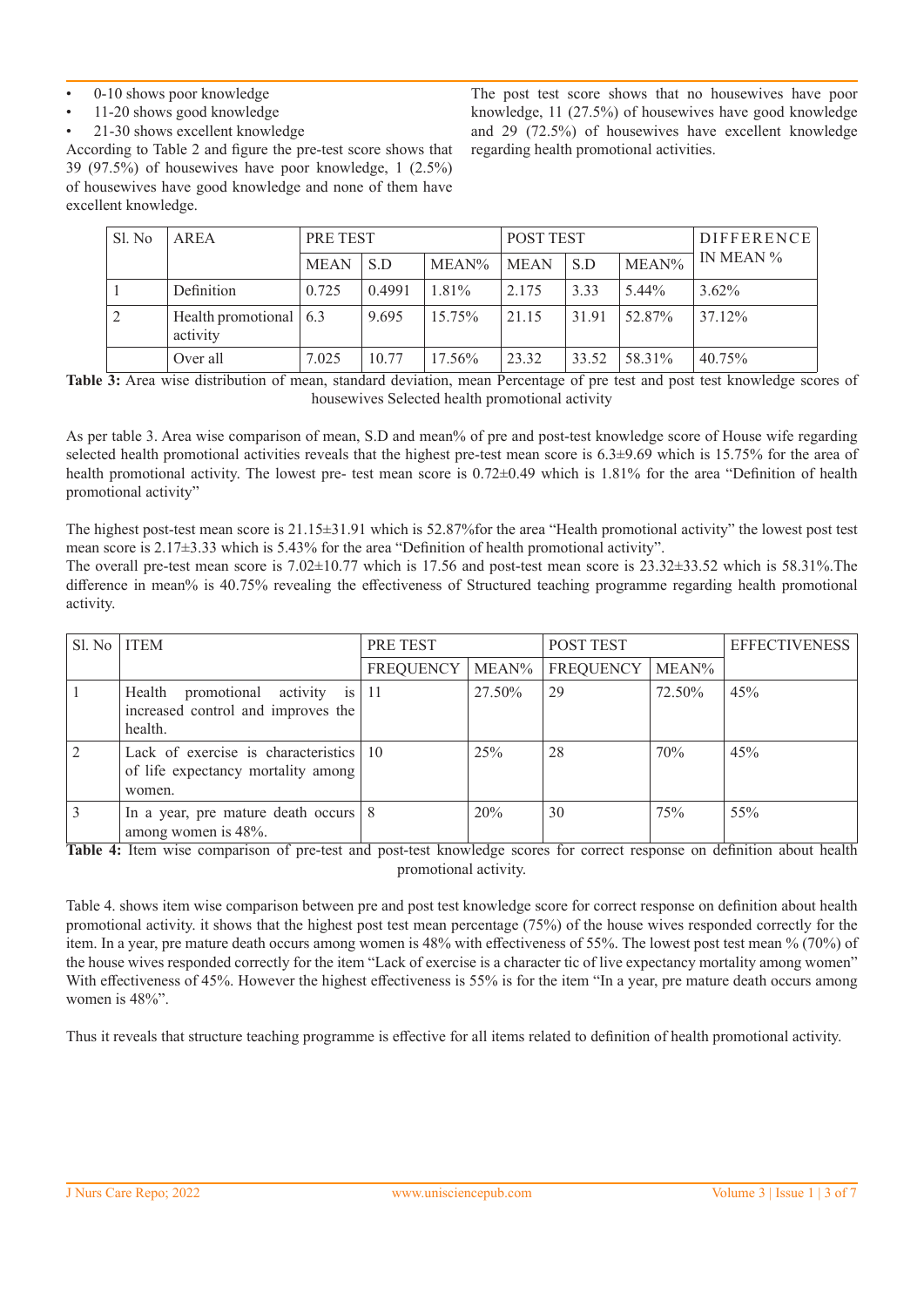| SL. NO         | <b>ITEMS</b>                                                                                                   | PRE TEST  |       | POST TEST        |       | <b>EFFECTIVENESS</b> |
|----------------|----------------------------------------------------------------------------------------------------------------|-----------|-------|------------------|-------|----------------------|
|                |                                                                                                                | FREQUENCY | MEAN% | <b>FREQUENCY</b> | MEAN% |                      |
| $\mathbf{1}$   | Different type of exercise is a good<br>practice to bring successful ageing.                                   | 6         | 15%   | 36               | 90%   | 75%                  |
| $\mathfrak{2}$ | Smoking is responsible<br>for<br>decreasing the health status among<br>women.                                  | 10        | 25%   | 32               | 80%   | 55%                  |
| 3              | Due to lack of exercise obesity is<br>occur.                                                                   | 12        | 30%   | 29               | 72.5% | 72.5%                |
| 4              | 30-45 min time need to do exercise.                                                                            | 9         | 22.5% | 27               | 67.5% | 45%                  |
| 5              | Improve the blood circulation and $\vert 6 \rangle$<br>heart function is important for<br>exercise.            |           | 15%   | 32               | 80%   | 65%                  |
| 6              | Eat natural and seasonal food is<br>important for good health.                                                 | 10        | 25%   | 39               | 97.5% | 72.5%                |
| 7              | 3-4 times the women need to take<br>meal in aday.                                                              | 9         | 22.5% | 32               | 80%   | 57.5%                |
| $8\,$          | Excessive salt and spicy food<br>and sweet are avoided for normal<br>health.                                   | 11        | 27.5% | 35               | 87.5% | 60%                  |
| 9              | Spicy food, sweets are avoided for $\vert$ 9<br>women's good life style.                                       |           | 22.5% | 32               | 80%   | 57.5%                |
| 10             | Due to eating of excessive salt<br>hypertension is occur.                                                      | 11        | 27.5% | 29               | 72.5% | 45%                  |
| 11             | Sweet's is avoided in diabetes.                                                                                | 8         | 20%   | 39               | 97.5% | 77.5%                |
| 12             | Milk, meat, egg, fish are more<br>protein content food.                                                        | 9         | 22.5% | 28               | 70%   | 47.5%                |
| 13             | Pure ghee and butter is avoided for<br>obesity.                                                                | 9         | 22.5% | 34               | 85%   | 62.5%                |
| 14             | Vitamin is two types                                                                                           | 9         | 22.5% | 32               | 80%   | 57.5%                |
| 15             | Vision, prevent infection function<br>of vitamin A.                                                            | 12        | 30%   | 28               | 70%   | 40%                  |
| 16             | Aged women are more affected in   18<br>Arthritis.                                                             |           | 45%   | 39               | 97.5% | 52.5%                |
| 17             | By proper care of the to body $ 7$<br>maintain hygiene and prevent<br>infection.                               |           | 17.5% | 30               | 75%   | 57.5%                |
| 18             | Breast self examination is required<br>for women to defect any tumour or<br>infection in the breast            | 10        | 25%   | 36               | 90%   | 65%                  |
| 19             | 7-8 hours normally a women can<br>sleep.                                                                       | 8         | 20%   | 28               | 70%   | 50%                  |
| 20             | Insomnia is occur due to sleep<br>disturbance.                                                                 | 12        | 30%   | 26               | 65%   | 35%                  |
| 21             | Maintain personal hygiene is a<br>good habit among house wife.                                                 | 11        | 27.5% | 34               | 85%   | 57.5%                |
| 22             | Self satisfaction, self confidence,<br>physical<br>activity<br>good<br>is<br>characteristics of mental health. | 11        | 27.5% | 31               | 77.5% | 50%                  |
| 23             | Depression is the cause of mental $\vert 6 \rangle$<br>illness.                                                |           | 15%   | 31               | 77.5% | 62.5%                |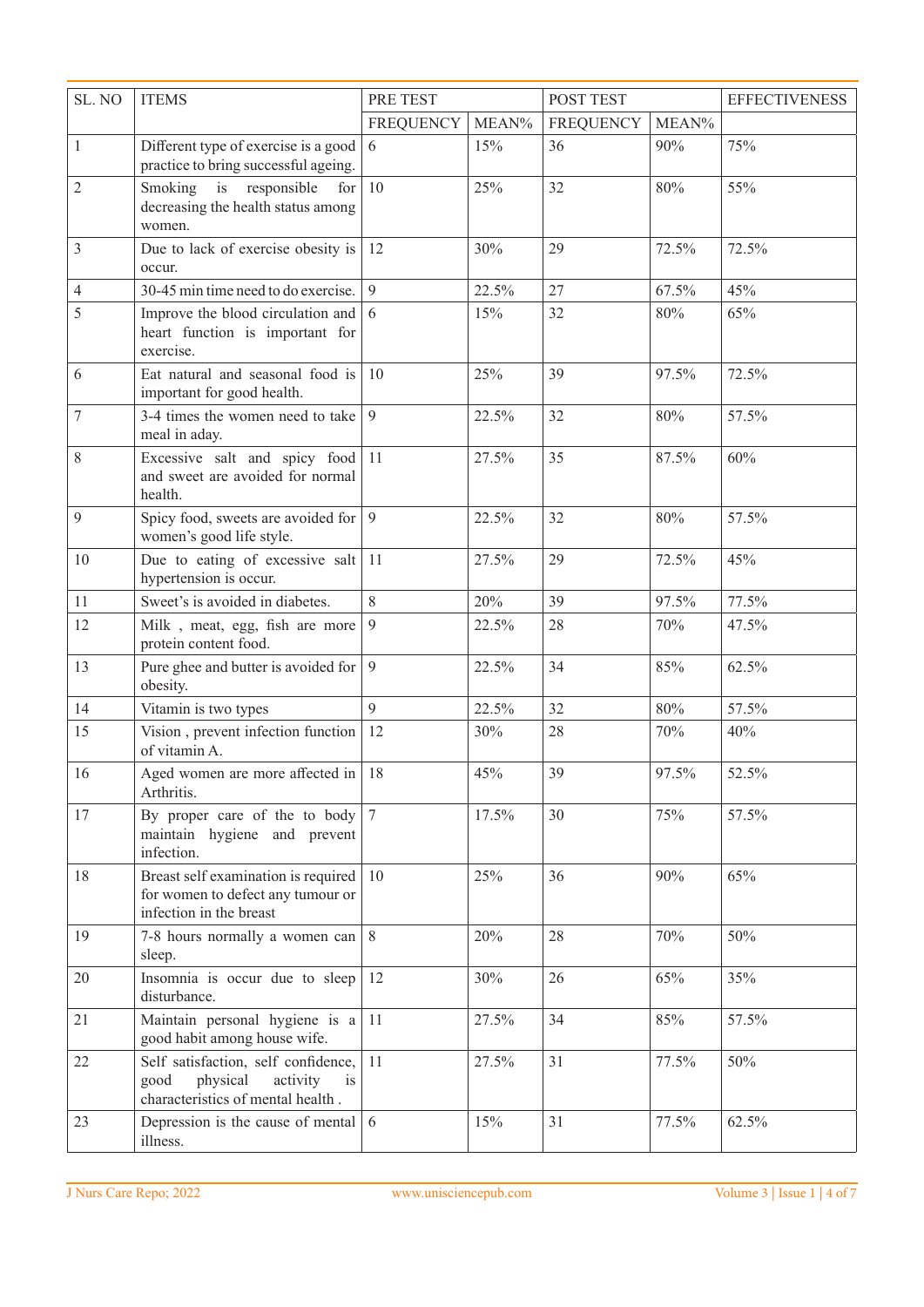| 24   | A highly stressed woman is $a \mid 7$<br>social factor in developing mental<br>problem.  | $17.5\%$ | 31 | 77.5% | 60%      |
|------|------------------------------------------------------------------------------------------|----------|----|-------|----------|
| 25   | Divorce is factor of mental status. 17                                                   | $17.5\%$ | 25 | 62.5% | 45%      |
| 26   | Feeling happy shows positive 5<br>mental health.                                         | $12.5\%$ | 34 | 85%   | $72.5\%$ |
| . 27 | Family support decreased stress, 10<br>depression is a way to prevent<br>mental illness. | 25%      | 31 | 77.5% | 52.5%    |

**Table 5:** Item wise comparison of pre and post test knowledge score for correct response on Health promotional activity

Table 5 shows the item wise comparison between pre test & post test knowledge score for correct response on health promotional activity. It shows that the highest post test mean% (97.5%) of the housewives responded correctly for the item " aged women are more effectuated in arthritis, sweets are avoiding in diabetes, eat natural and seasonal food is important for good health" with effectiveness of 72.5%,77.5%,52.5%. The lowest post test mean%(62.5%) of the housewives responded correctly for the item "Divorce is a factor of mental illness" with effectiveness of 45%. However the highest effectiveness of 77.5% is for the item "sweets is avoided in diabetes". Thus it reveals that structure teaching programme is effective for all the items related to health promotional activities.

| Level of Knowledge   Pre Test |                      |      | Post Test    |               |
|-------------------------------|----------------------|------|--------------|---------------|
|                               | Number $\frac{9}{6}$ |      | Number       | $\frac{0}{0}$ |
| Poor $(\leq 10)$              | 39                   | 97.5 | $\mathbf{0}$ | 0             |
| Good (11-20)                  |                      | 2.5  |              | 27.5          |
| Excellent $(>21)$             |                      |      | 29           | 72.5          |

**Table 6:** Frequency and percentage wise distribution of knowledge scored by house wives in pre & post test.



3 point rating scale based on their secured scores. The score is pre test depicts that maximum number of housewives (39) of 97.5% were secured score between 0-10 shows that poor level of knowledge. 1 number of housewives of 2.5% were secured score between 11-20 reveals that good knowledge and 0% of housewives were secured between 21-30 shows that no one had excellent knowledge.

In post test maximum (29) housewives with 72.5% were secured score between 21-30 depicts that excellent level of knowledge after implementing structured teaching programme. Only 11 housewives with 27.5% were secured score between 11-20 shows that good level of knowledge but 0% secured score between 0-10 which reveals that no one had poor knowledge after structured teaching programme.

## **Hypothesis Testing**

To assess the effectiveness of STP regarding health promotional activities, hypothesis is tested by using paired 't' test is calculated to assess the significant difference in pre test and post test knowledge score of housewives regarding selected health promotional activities.

 $H<sub>1</sub>$ : There will be significant difference between pre and post test knowledge scores of housewives regarding selected health promotional activities.

|                               | "t" VALUE   LEVEL OF |
|-------------------------------|----------------------|
|                               | <b>SIGNIFICANCE</b>  |
| Definition of health $ 8.875$ | Highly significant   |
| Health promotional   8.831    | Highly significant   |
|                               |                      |

Table 7 : Comparison between difference of pre test and post test knowledge score of the housewives regarding selected health promotional activities.

## ( df- 39), (Table value-2.02), (p≤ 0.05)

paired "t" test calculated to assess the significant difference between pre and post test knowledge scores which shows highly significant difference between area wise score values of pre test and post test knowledge score.

Hence, the null hypothesis is rejected ( $p \le 0.05$ ) and the statistical hypothesis is accepted.

Thus it can be interpreted that STP is effective for all the area and there is a difference between pre and post test knowledge scores of house wives regarding selected health promotional activities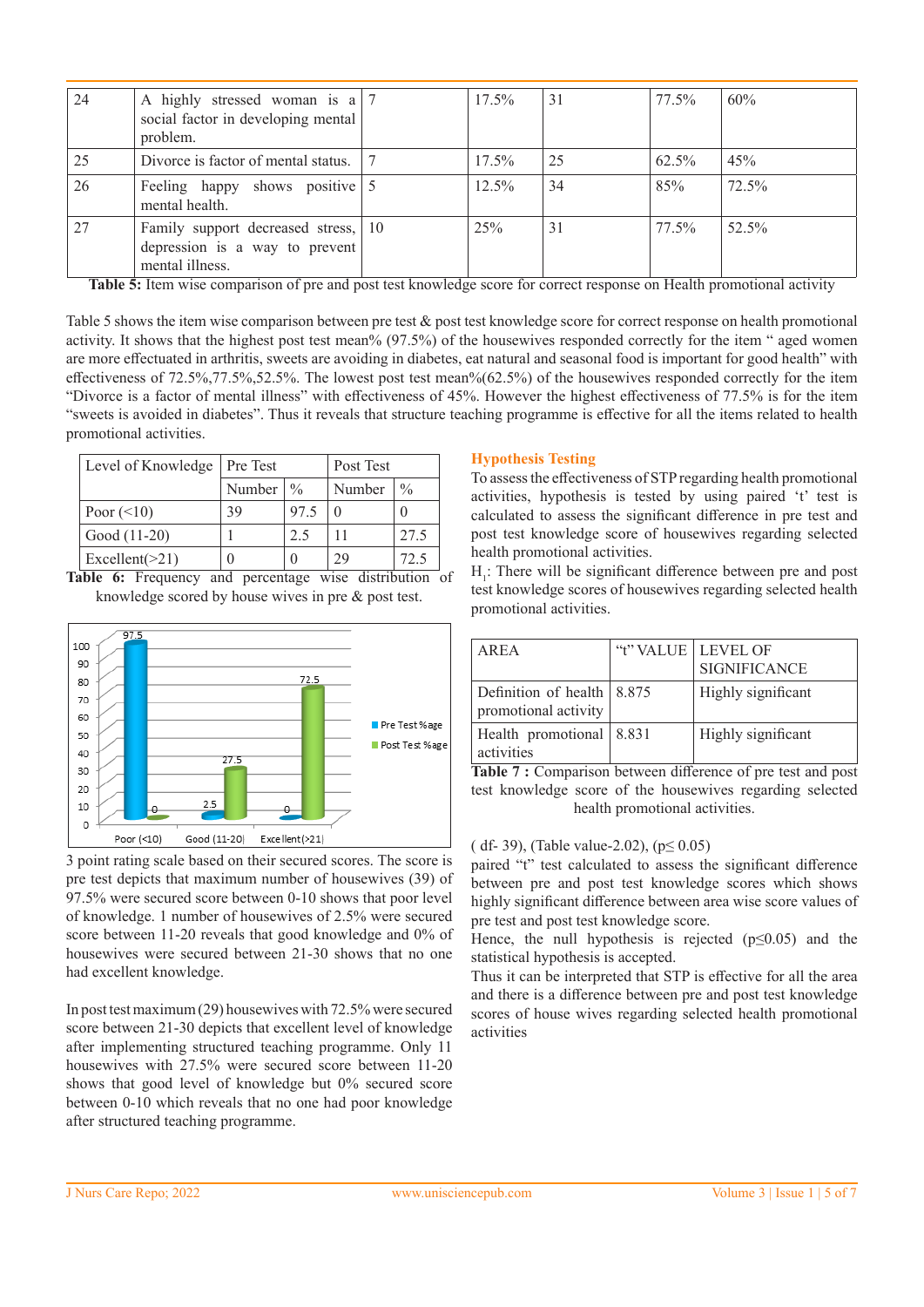| <b>GROUPS</b> | MEAN  | <b>SD</b>      | <b>MEAN DIFFERENCE</b> | "t" VALUE | TABLE VALUE $(p \le 0.05)$ |
|---------------|-------|----------------|------------------------|-----------|----------------------------|
| Pre test      | 7.025 | 10.775         | 16.2                   | 3.24      | 2.02                       |
| Post test     | 23.32 | 33.52<br>33.JZ |                        |           |                            |

Table.8: Comparison between overall knowledge scores of pre test and post test of the housewives regarding selected health promotional activities.

Table.8: Reveals that means standard deviation and paired "t" test value of knowledge scores regarding health promotional activities in pre and post test. The obtained post test mean value 23.32 is higher than the pre test mean value 7.025. The mean difference between pre and post test is 16.3 and the paired "t" value is 3.24 of 2% level of significance which is while significance. The mean value for post test was significantly higher. Thus, the null hypothesis was rejected.

It is inferred that housewives have significantly higher knowledge after structure teaching programme.

#### **Discussion**

3 point rating scale based on their secured scores. The score is pre test depicts that maximum number of housewives (39) of 97.5% were secured score between 0-10 shows that poor level of knowledge. 1 number of housewives of 2.5% were secured score between 11-20 reveals that good knowledge and 0% of housewives were secured between 21-30 shows that no one had excellent knowledge.

In post test maximum (29) housewives with 72.5% were secured score between 21-30 depicts that excellent level of knowledge after implementing structured teaching programme. Only 11 housewives with 27.5% were secured score between 11-20 shows that good level of knowledge but 0% secured score between 0-10 which reveals that no one had poor knowledge after structured teaching programme. (tab. 4.2.1)

Area wise comparison of mean, SD, mean percentage of pre test and post test knowledge scores of housewives depicts that the highest pre test mean score is 6.3± 9.69 with mean percentage 15.75% for the area of "health promotional activities". The lowest pre test mean score was  $0.72 \pm 0.49$  with mean percentage 1.81% for the area of "definition of health promotional activity" where as the highest post test mean score was 21.15± 31.91 with mean percentage 52.87% for the area, "health promotional activities". The lowest post test mean score  $2.17 \pm 3.33$  with mean percentage 5.43% for the area, "definition of health promotional activity" .The overall pre test mean score was  $7.02 \pm 10.77$  with mean percentage 17.56 and post test mean score was 23.32± 33.52 with mean percentage 58.31. (Tab.4.3.1)

This is inferred that there is great difference in knowledge scores of housewives in different areas after implementing STP which shows gaining of knowledge during post test and effectiveness of STP.

There is 3 items in the area "Definition of health promotional activity". In pre test out of 3 items correct response of housewives varies from 20-27.5% and in post test it varies from 70-75%.The highest effectiveness was 55% for the item "in a year pre mature death occur among women is 48%" and lowest effectiveness was 45% for items "Health promotional activity is increase control and improve the health" and "lack of exercise is a characteristics of life expectancy mortality among women" [tab.4.3.2].

There are 27 items in the area "health promotional activities". In pre test out of 27 items correct response of housewives varies from 2.5% to 45% and in post test it varies from 62.5% to 97.5%. The highest effectiveness was 77.5% for the item "sweet is avoid in diabetes" and lowest effectiveness was 35% for the item "insomnia is occur due to sleep disturbance" [tab.4.3.2]. It shows the effectiveness of STP.

Analysis and Interpretation of data collected revealed that the pre test knowledge mean score is 7.02±10.77 which is 17.56% of the total mean score,where as during the post test the total mean score was 23.32±33.52 which is 58.31% of the total mean score which shows the effectiveness of STP on health promotional activities among housewives.

# **Conclusion**

From the findings the present study is can be concluded that STP on health promotional activity among housewives was effective to improve the knowledge.

In pre-test before implementation of STP, the housewives had poor knowledge (97.5%) and after implementation of STP the housewives had excellent knowledge (72.5%) and good knowledge (27.5%) regarding health promotional activities which shows the effectiveness of STP.

Highly significant different was found between the pre-test and post-test knowledge scores of housewives regarding health promotional activities. Further STP was effective for all the content area regarding health promotional activity.

#### **Recommendation**

Keeping in view the findings of the present study, the following recommendation were made:-

- A similar study on a large sample may help to draw more definite conclusion and make generalisation
- A pre experimental study can be undertaken with control groups.
- A similar study can be conducted in other settings.
- A similar study can be conducted among working women.